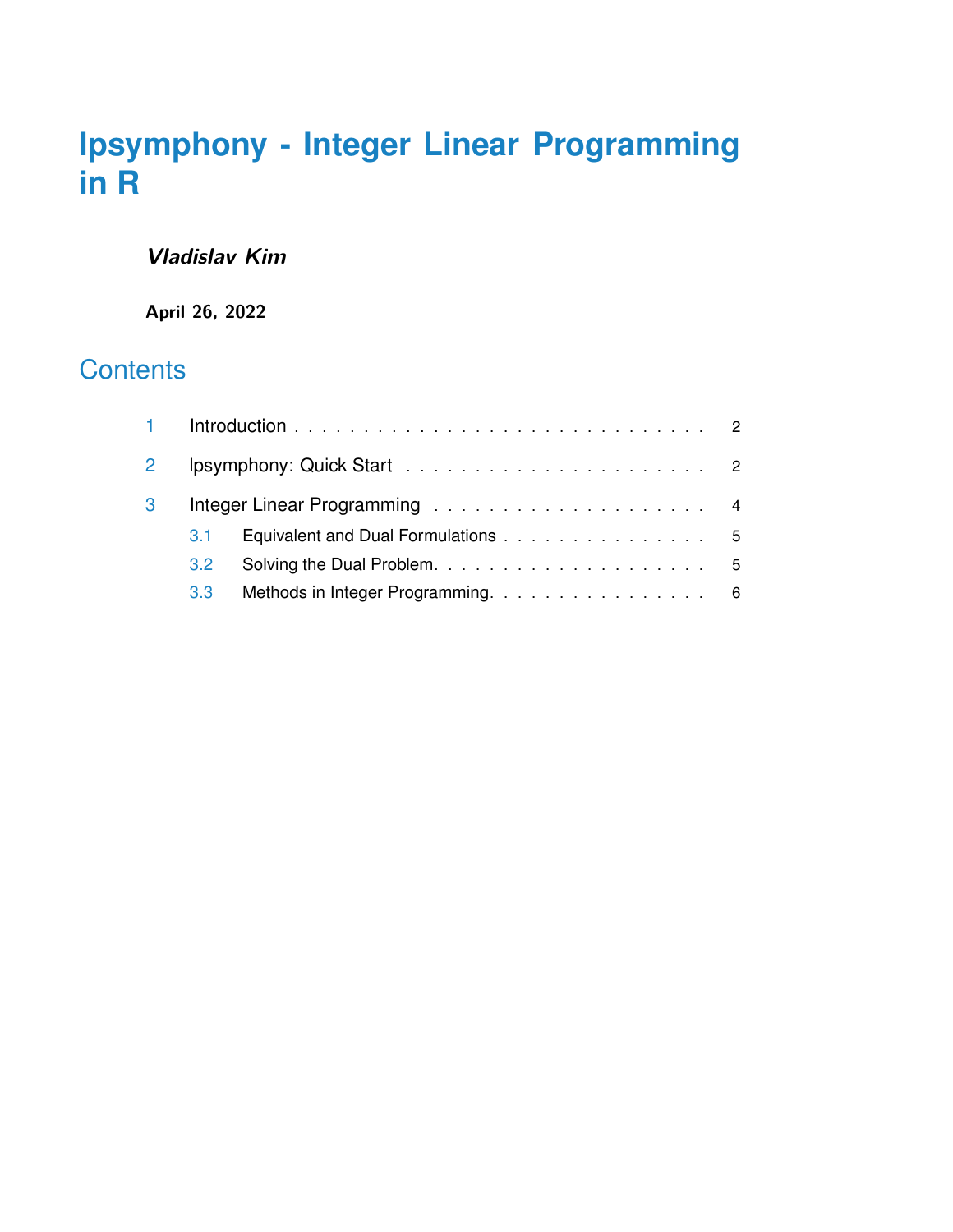### 1 Introduction

<span id="page-1-0"></span>Package **Ipsymphony** adapts Symphony<sup>1</sup>, an open-source mixed-integer linear programming (MILP) solver, for use in R. This package is largely based on Rsymphony package distributed via CRAN  $^2$ . The point of divergence, however, is the inclusion of sources for POSIX systems and DLLs for Windows, which facilitates the installation of Symphony itself.

<span id="page-1-1"></span>2 lpsymphony: Quick Start

The package exports lpsymphony\_solve\_LP() function, which provides a basic interface between the C code of SYMPHONY and R. The user passes a vector with objective function coefficients, a constraint matrix and a vector of applicable inequality signs (i.e.  $\leq$ ,  $\geq$ ,  $=$ , etc) as parameters. The function returns an optimal mixed or pure integer solution.

A simple example of function maximization would be

$$
\max\{3x_1 + x_2 + 3x_3\}
$$

subject to

$$
-x_1 + 2x_2 + x_3 \le 4
$$
  
\n
$$
4x_2 - 3x_3 \le 2
$$
  
\n
$$
x_1 - 3x_2 + 2x_3 \le 3
$$
  
\n
$$
x_1, x_3 \in \mathbb{Z}^+
$$
  
\n
$$
x_2 \in \mathbb{R}^+
$$

In this simple mixed-integer problem we have 2 variables that are integer-valued  $(x_1)$ and  $x_3$ ) and a rational variable  $(x_3)$ . Note that in general variables  $x_i$  of MILP problem are non-negative and hence a "+" subscript on  $\mathbb{Z}^+$  and  $\mathbb{R}^+.$ 

To solve this maximization problem using lpsymphony include the package:

library("lpsymphony")

Define the vector of objective function coefficients. In this case  $(3, 1, 3)$ :

obj <- c(3, 1, 3)

Define the constraint matrix (left-hand side coefficients):

mat <- matrix( $c(-1, 0, 1, 2, 4, -3, 1, -3, 2)$ , nrow = 3) # mat <-  $matrix(c(-1, 2, 1, 0, 4, -3, 1, -3, 2)$ , nrow = 3)

<sup>1</sup>[https://projects.](https://projects.coin-or.org/SYMPHONY) [coin-or.org/](https://projects.coin-or.org/SYMPHONY) [SYMPHONY](https://projects.coin-or.org/SYMPHONY)  ${}^{2}$ [http://cran.](http://cran.r-project.org/web/packages/Rsymphony/index.html) [r-project.org/](http://cran.r-project.org/web/packages/Rsymphony/index.html) [web/packages/](http://cran.r-project.org/web/packages/Rsymphony/index.html) [Rsymphony/index.](http://cran.r-project.org/web/packages/Rsymphony/index.html) [html](http://cran.r-project.org/web/packages/Rsymphony/index.html)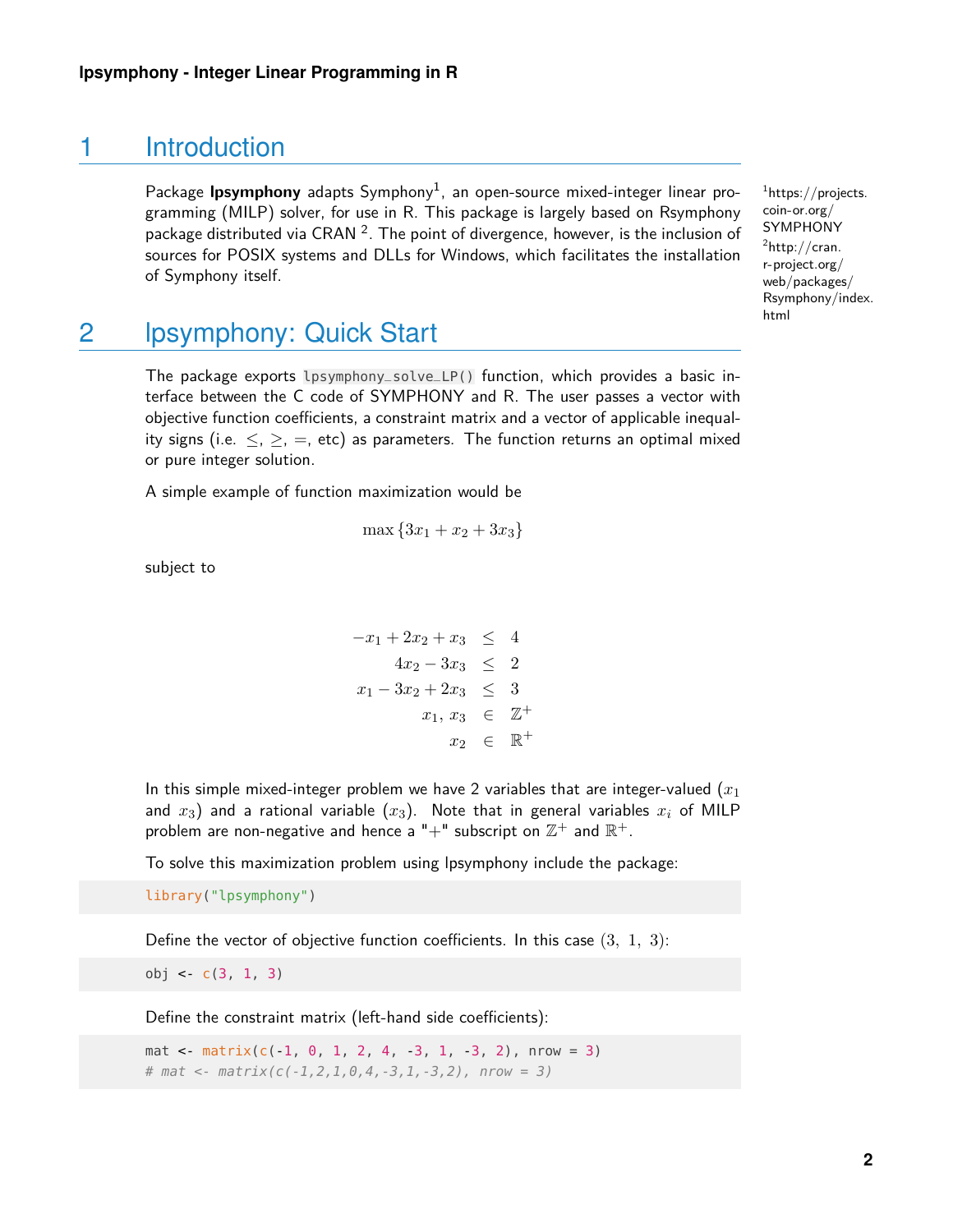Be careful not to mix up rows and columns! Here we create the matrix in the columnmajor order, i.e. reading off the matrix entries column by column (so vertically, not horizontally). Note that the matrix in the comment is not the same as the problem's constraint matrix. In fact it is its transpose. As explained in [3.1](#page-4-0) this is the constraint matrix of the dual problem.

Next indicate the inequality (or equality) signs:

dir <-  $c("<=", "<=", "<=")$ 

Vector of right-hand side values:

rhs  $\lt$ - c(4, 2, 3)

This is a maximization problem, thus:

max <- TRUE

Important: indicate which variables are integer-valued and which are allowed to be rational. Possible options are "I" for integer, "B" for binary, "C" for continuous variable type.

types <- c("I", "C", "I")

To obtain the optimal solution call lpsymphony\_solve\_LP() function:

```
lpsymphony_solve_LP(obj, mat, dir, rhs, types = types, max = max)
## $solution
## [1] 5.00 2.75 3.00
##
## $objval
## [1] 26.75
##
## $status
## TM_OPTIMAL_SOLUTION_FOUND
## 0
```
#### Setting Lower and Upper Bounds

Another useful argument in lpsymphony is the bounds argument. The default lower and upper bounds are zero and infinity, respectively.

To change the default bounds pass a list of upper-bound and lower-bound lists (argument bounds is a list of lists). For instance, if you wish that all variables in the previous problem are continuous and between 1 and 5, you can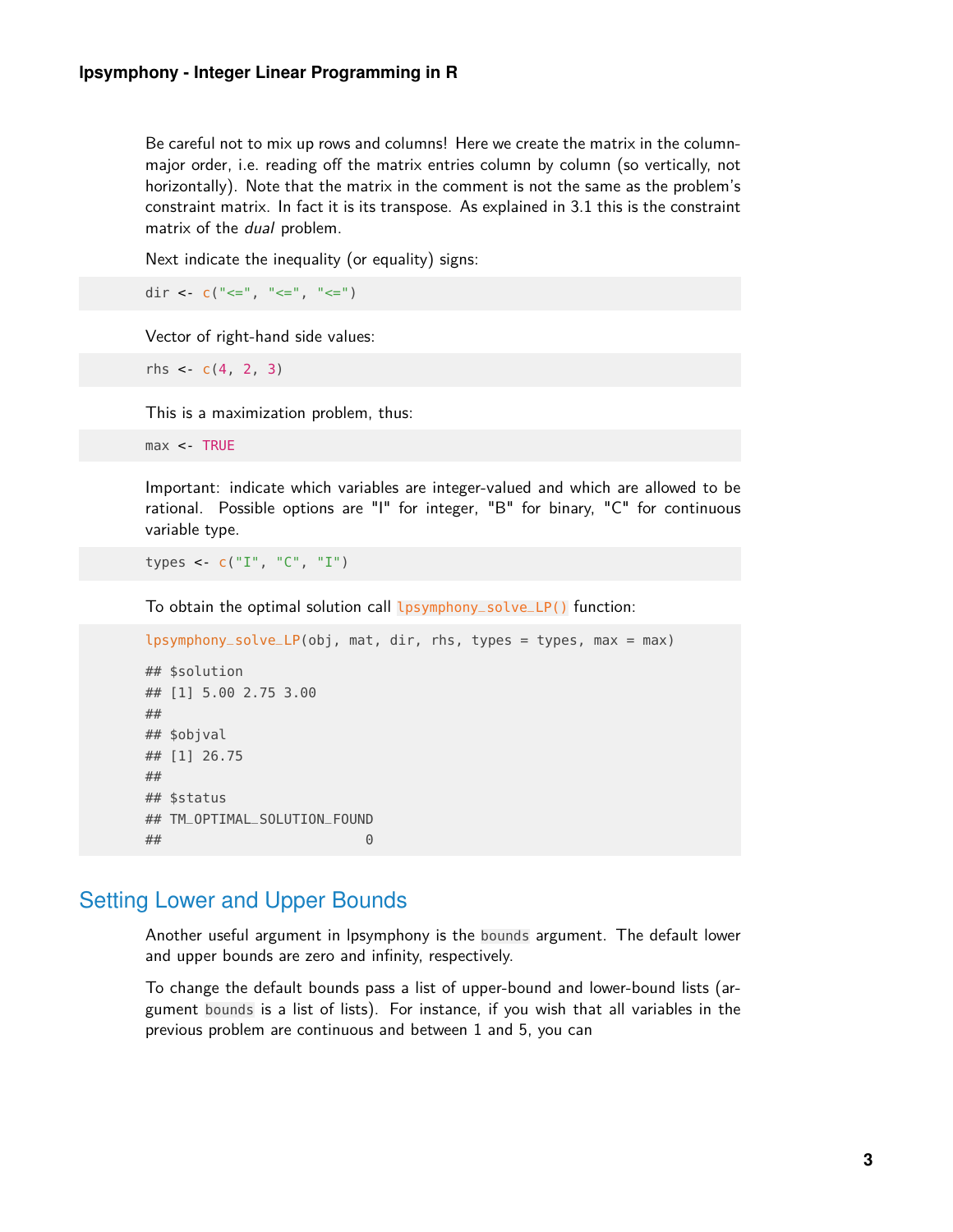```
bounds <- list(lower = list(ind = c(1,2,3), val = c(1,1,1)),
               upper = list(ind = c(1, 2, 3), val = c(5, 5, 5)))
```
Now we need to change types to all continuous variables and pass bounds to lpsym phony\_solve\_LP:

```
types <- c("C", "C", "C")
lpsymphony_solve\_LP(obj, mat, dir, rhs, types = types, max = max, bounds = bounds)## $solution
## [1] 5.000000 2.857143 3.285714
##
## $objval
## [1] 27.71429
##
## $status
## TM_OPTIMAL_SOLUTION_FOUND
## 0
```
It is interesting to see if there are any integer solutions in the interval [1,5] and if they could be naively retrieved from rounding the previous solution:

```
types <- c("I", "I", "I")
lpsymphony_solve_LP(obj, mat, dir, rhs, types = types, max = max, bounds = bounds)
## $solution
## [1] 5 2 2
##
## $objval
## [1] 23
##
## $status
## TM_OPTIMAL_SOLUTION_FOUND
## 0
```
<span id="page-3-0"></span>As one can see, integer solutions for  $x_2$  and  $x_3$  are **not** simply rounded values of the continuous case. It is true in general that it is impossible to obtain an integer solution by simply rounding the solution up or down.

## 3 Integer Linear Programming

Given an objective function  $z = c^T x$ , where c is a vector of objective coefficients, mixed-integer maximization can be formulated as

$$
\max \{c^T x \mid Ax \le b, \ x \ge 0, \ x_i \in \mathbb{Z}\}\
$$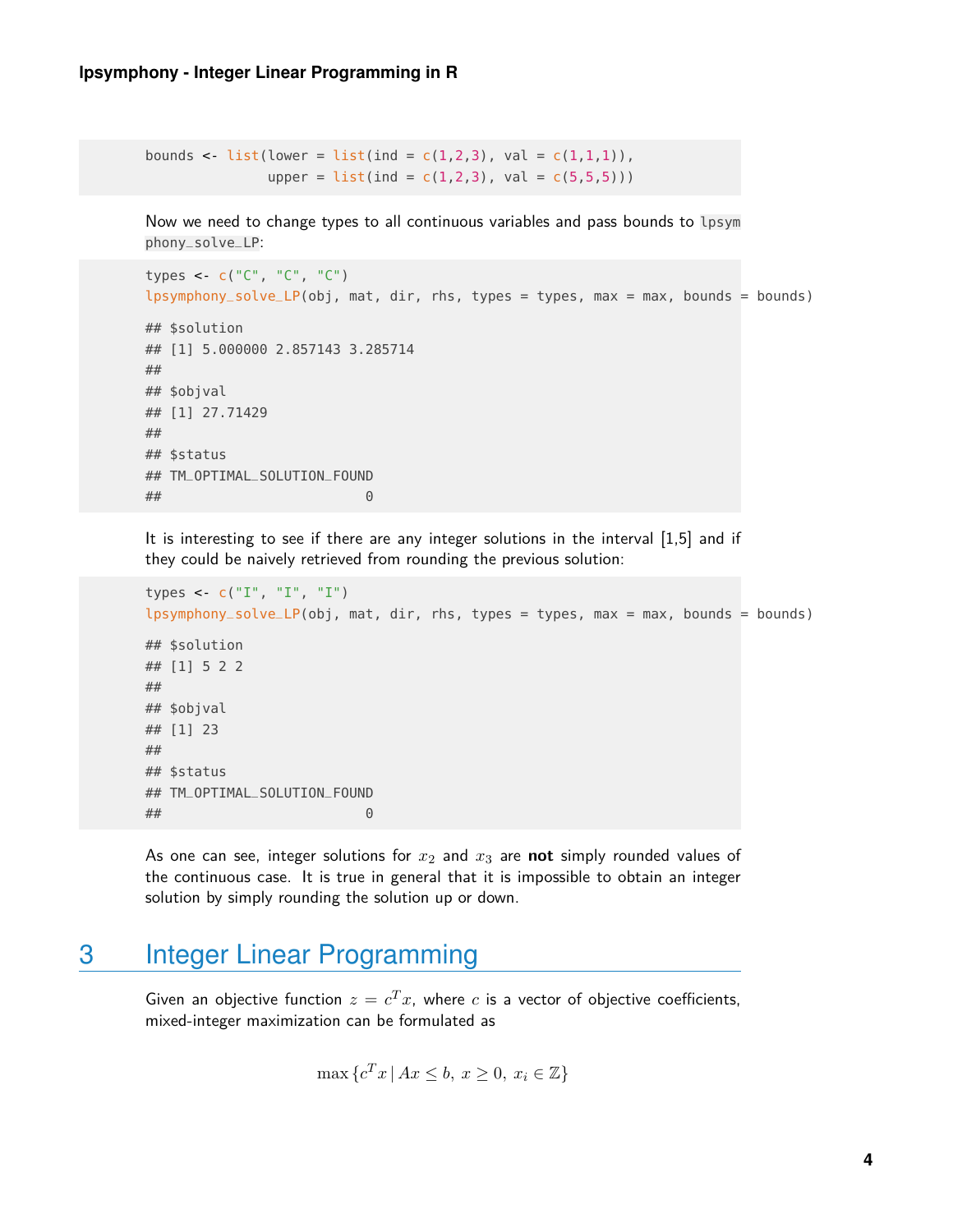with the constraint matrix A and the right-hand-side vector b. Note that here  $x_i$  are all pure integers. However, in geneal some of  $x_i$  can be rational numbers.

In a linear programming (LP) relaxation the integer requirement is loosened and variables are allowed to take on continuous values to reach the first feasible solution or to conclude that the linear system doesn't have solutions. Solving an optimization problem by first treating x as floating point numbers and rounding off the final result might produce a good estimate of integer solution. However, finding an **exact** solution with LP relaxation does not produce accurate results in general.

#### 3.1 Equivalent and Dual Formulations

<span id="page-4-0"></span>Some care has to be taken in order to differentiate between an equivalent and dual formulations. An equivalent way of stating the above maximization as a minimization problem would be to use the negative of  $c$ , vector of objective coefficients with constraint matrix  $A$  and RHS vector  $b$  same as above:

$$
\min\left\{-c^T x \mid Ax \le b, \ x \ge 0, \ x_i \in \mathbb{Z}\right\}
$$

Every optimization problem can be viewed from 2 perspectives. The inversion of the *objective* of the problem, not simply max  $\longleftrightarrow$  min exchange and sign inversion in the objective function, leads to duality. The original problem then is called a *primal* problem, while inversion of perspective gives rise to a dual problem.

A dual problem has a completely different interpretation than the primal and the following mathematical considerations have to be made. For example, the dual of the above maximization task would be

$$
\min \{b^T y \mid A^T y \ge c, y \ge 0, y_i \in \mathbb{Z}\}\
$$

Note that the dual objective function is  $b^Ty$  with the primal right-hand side vector  $b$ acting as the (dual) vector of objective coefficients. The dual constraint matrix is the transpose of the original (primal) constraint matrix  $A$  and finally the dual right-hand side vector is the primal vector of objective coefficients  $c$ .

#### 3.2 Solving the Dual Problem

<span id="page-4-1"></span>Dual vector of objective coefficients is the primal RHS vector

```
obj\_dual \leftarrow rhs # rhs fom the Quick Start example
```
The dual constraint matrix is the transpose of the primal A

 $mat\_dual \leftarrow t(mat)$  # mat from the Quick Start example

Dual RHS vector is the primal objective vector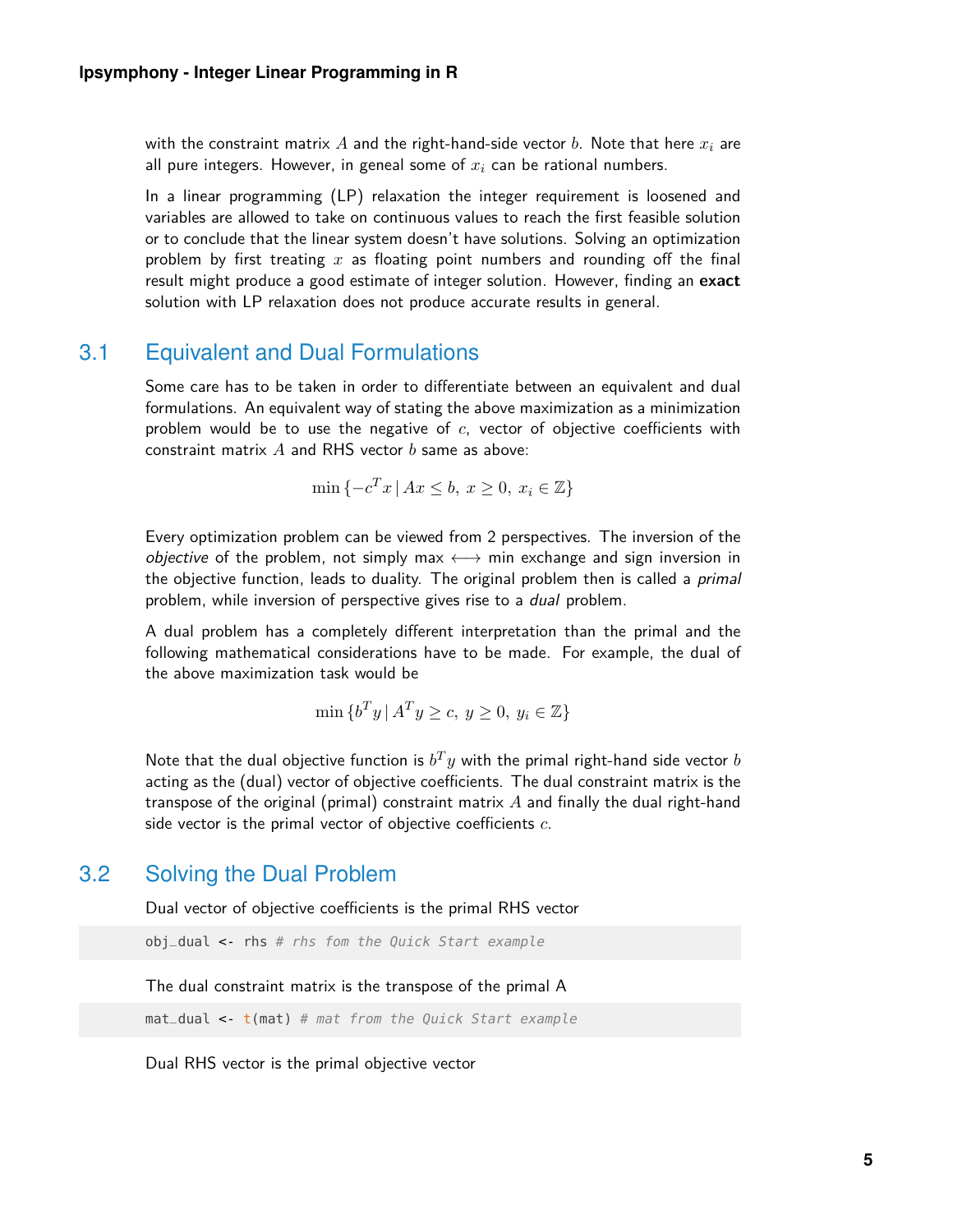```
rhs_dual <- obj
```
Direction of dual signs is reversed with respect to primal

dir\_dual <-  $c(">=", ">=", ">=")$ 

Dual of maximization is minimization:

```
max_dual <- FALSE
```
Types can be used from the above program (in this case).

To obtain the optimal solution of the dual problem (minimization):

```
lpsymphony_solve_LP(obj_dual, mat_dual, dir_dual, rhs_dual, types = c("I","C","I"), max = max_dual)
## $solution
## [1] 2 3 5
##
## $objval
## [1] 29
##
## $status
## TM_OPTIMAL_SOLUTION_FOUND
```
#### 3.3 Methods in Integer Programming

<span id="page-5-0"></span>## 0

The earliest approach to integer programming was Gomory's method of cutting planes developed in 1958. The basic principle is to solve the LP relaxation of the problem at the beginning of each iteration step and check whether the solution is integervalued. If the found solution is integral, the optimum is found. Otherwise, continue by generating new inequalities that usually lead to the tightening (Fig. [1\)](#page-6-0) of the relaxation and then reoptimize. The process stops when all variables in the solution vector are integers. Fig. [1](#page-6-0) illustrates schematically how the candidate solution space of the LP shrinks upon addition of Gomory cuts.

Modern integer linear programming solvers, however, do not solely utilize cutting plane algorithm to solve MILP problems. Symphony uses primarily **branch and bound** and **branch and cut** methods.

Branch and bound is a tree search algorithm that divides the initial problem into subproblems (Fig. [2\)](#page-6-1) and eliminates invalid solutions by local and global bound checking. Different variants of branch and bound exist. Among implementation details are the following aspects: choice of the next tree node to be processed, the way bounds are calculated, the way the tree branches out, etc.